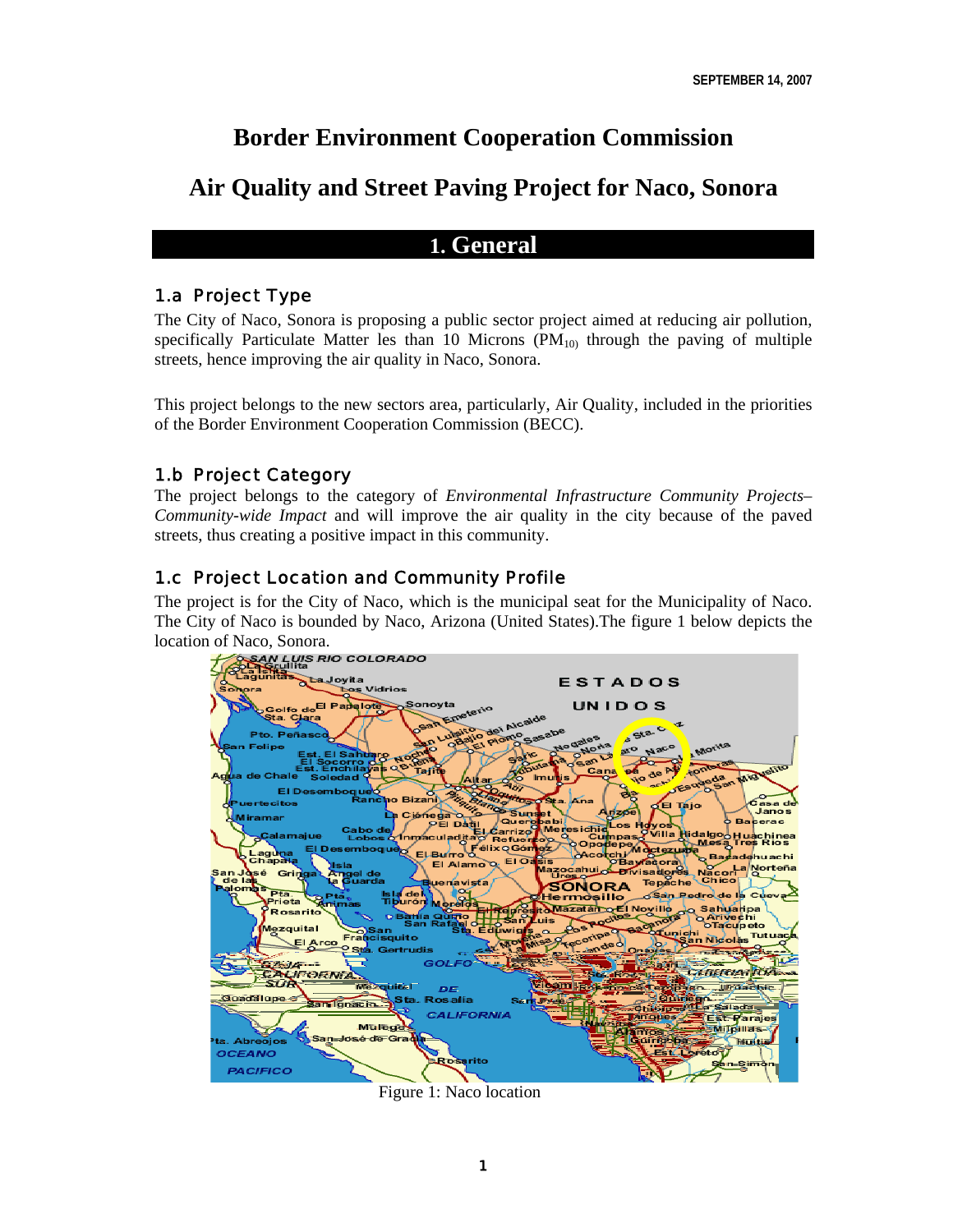#### **Demographics**

According to the 2005 Second Population and Housing Count carried out by the National Institute for Statistics, Geography, and Information [*Instituto Nacional de Estadística, Geografía e Informática,* INEGI for its initials in Spanish) the City of Naco has a 2005 population estimated at 5,608 people. The economically active population (EAP) is 3,372 people. The population of Naco is distributed into three socioeconomic levels: 37.09% is lowincome; 38.12% is middle-income, and 24.79% is high-income. Just over one-third of the population falls into the low-income level, which means that the majority of the population's income is considered adequate.

#### **Services**

According to the Naco water utilities department [*Organismo Operador Municipal de Agua Potable, Alcantarillado y Saneamiento*, OOMAPAS for its initials in Spanish), the system provides drinking water to 95.6% of the population, and 89.65% of the population receives sanitary sewage collection and treatment. Existing street paving coverage is 30%.

#### **Solid Waste Collection**

According to information provided by the Municipality of Naco, the solid waste department covers almost 100% of its needs of the population in Naco. The collected solid waste is disposed at a landfill located outside the city.

#### **Power (Electricity)**

In 2000, according to the INEGI electricity coverage in the city of Naco is 95.83% and just over 90% in the rural areas. The utility providing this service is the Federal Electricity Commission.

## 1.d Legal Authority

The Municipality of Naco, Sonora, is the project sponsor. The legal attributes of the municipality are governed through Title VIII of the current Government and Municipal Administration Code. The municipality has the responsibility of regulating public services as established in Article 115 of the Constitution of the United Mexican States.

The project is included in the agreements for environmental and quality of life improvement for the border residents, signed by Mexico and the United States. There are four bilateral agreements between Mexico and U.S. related to air, water, land protection and pollution control. The agreements include the following:

- 1983 La Paz Agreement, or Border Environment Agreement
- 1990 Integrated Border Environmental Plan (IBEP)
- 1994 North American Free Trade Agreement (NAFTA)
- Border 2012 Program

The project is in compliance with the spirit of all these agreements and all of them have been taken into account since the beginning of the project.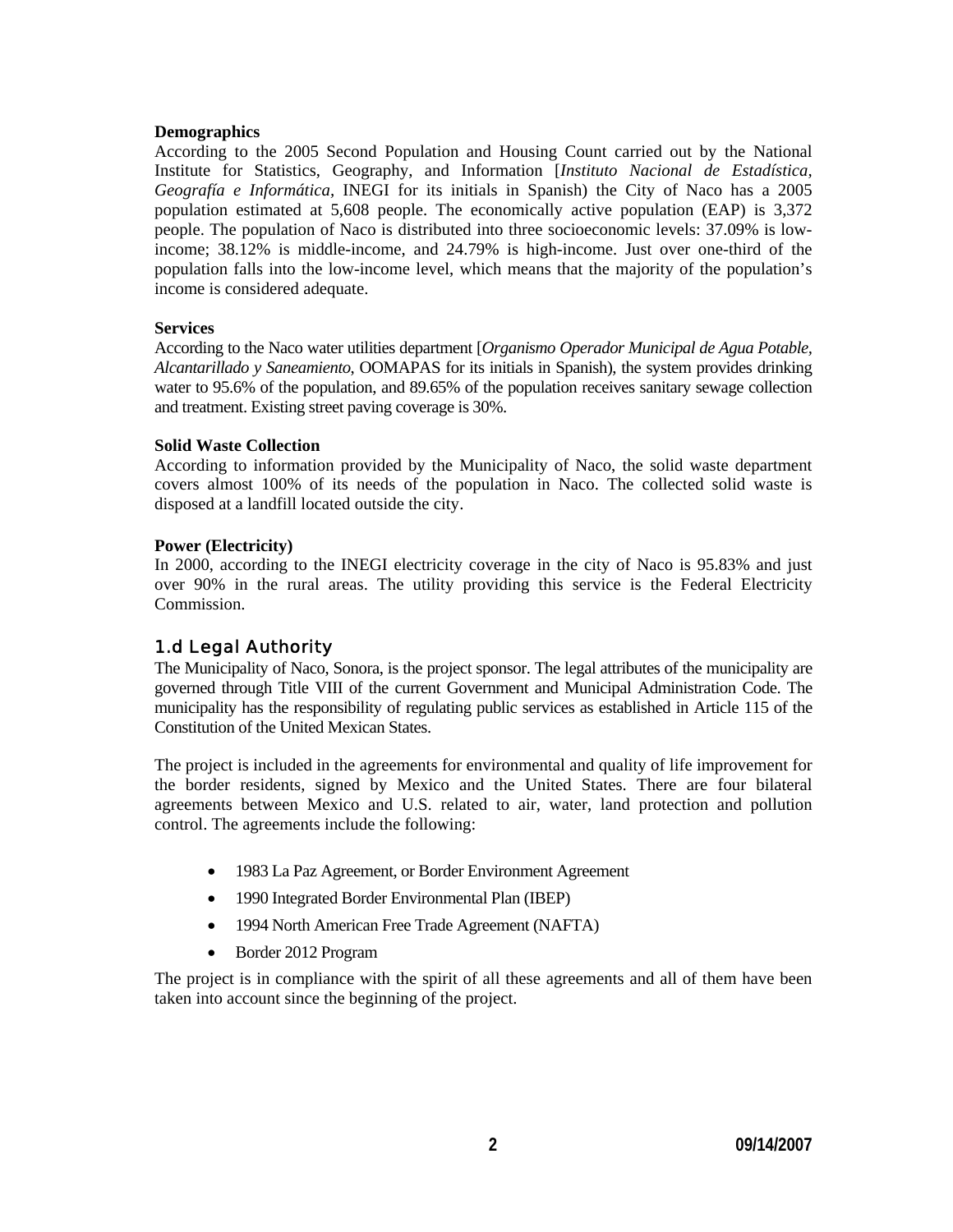## 1.e Project Summary

#### Project Description

Paving the streets of Naco is necessary to reduce the concentration of  $PM_{10}$  particulates, which may be responsible for causing respiratory ailments in the community. Hence with the objective of finding a solution to the aforementioned problem, the municipality proposes paving  $678,120$  ft<sup>2</sup> along a 3.46-Mi stretch, with an average width of 40 ft. The street paving program will be executed by the Public Works Department of the City of Naco.

The scope of the project is as follows.

- Paving of 18 city streets.
- 60% of the project area is located within the downtown area and the remaining 40% is located within residential subdivisions.
- 6,000 people will benefit from the project.
- Increase the percentage of paved streets in a first phase from 30% up to 60%.

The project estimated cost is \$10 million pesos.

#### Project Map

The following figure shows a schematic of the site for the street paving project.

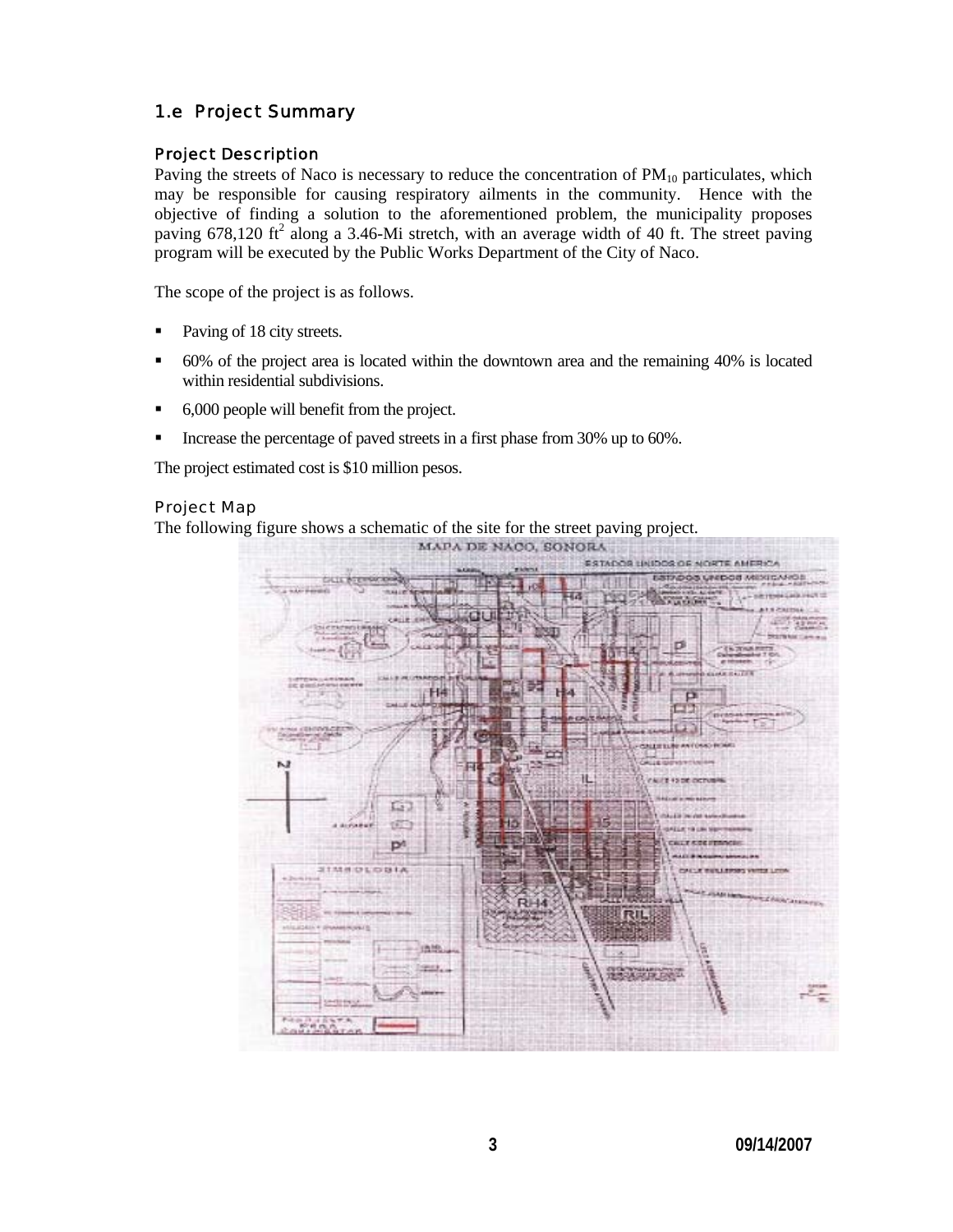#### Project Justification

This project is very much needed to reduce the concentration of  $PM_{10}$  in the Naco air-shed. The no-action means that the problem associated with dispersion of  $PM_{10}$  into the atmosphere will be aggravated, a situation that may pose respiratory health problems to the residents of Naco. This is due to the fact that sustained exposure to particulate matter that originates from vehicular fuel combustion and vehicular traffic circulating on unpaved roadways may cause eye and nose irritation and an increase in respiratory problems. Street paving is the only proven and viable alternative to reduce particulate matter produced by vehicle traffic.

The proponed improvements will immediately reduce the amount of suspended particles released due to vehicular traffic circulating on unpaved surfaces as well as the gusty winds that affect the city. These improvements, without a doubt, will be conducive to reduce respiratory system illnesses and allergies, which are rather common in the region.

Currently, 70% of the city lacks paved streets. This situation poses a serious human health problem, particularly in the hot summer months when road surfaces are rather dry due to lack of rain, and the problem is exacerbated when vehicles travel on unpaved roads which coupled with frequent winds, cause fine grained soils to remain suspended, and these particles become in a source of potential respiratory illnesses and source, affecting children and senior citizens.

During the monsoon season, because of the lack of paved roads, surface water ponding becomes a source of disease, particularly for skin-related illnesses whenever people come in direct contact with polluted water.

During this season a third important factor comes into play. Because of the unpaved roads, water surface runoff carries soil particles into the sanitary sewer system causing silting and clogging up of the system, reducing the capacity of the pipes and overflowing manholes, forcing the implementation of activities to remove silted-up sewer lines.

The project will also have a secondary effect, beyond the direct benefit of reducing total suspended particles, by reducing the emissions of burned fuel particulates as a result of reducing the travel time in daily urban commutes.

#### **Important Issues for Certification:**

The project falls within the BECC's priority sectors and complies with general criteria.

# **Pending Issues:**

None.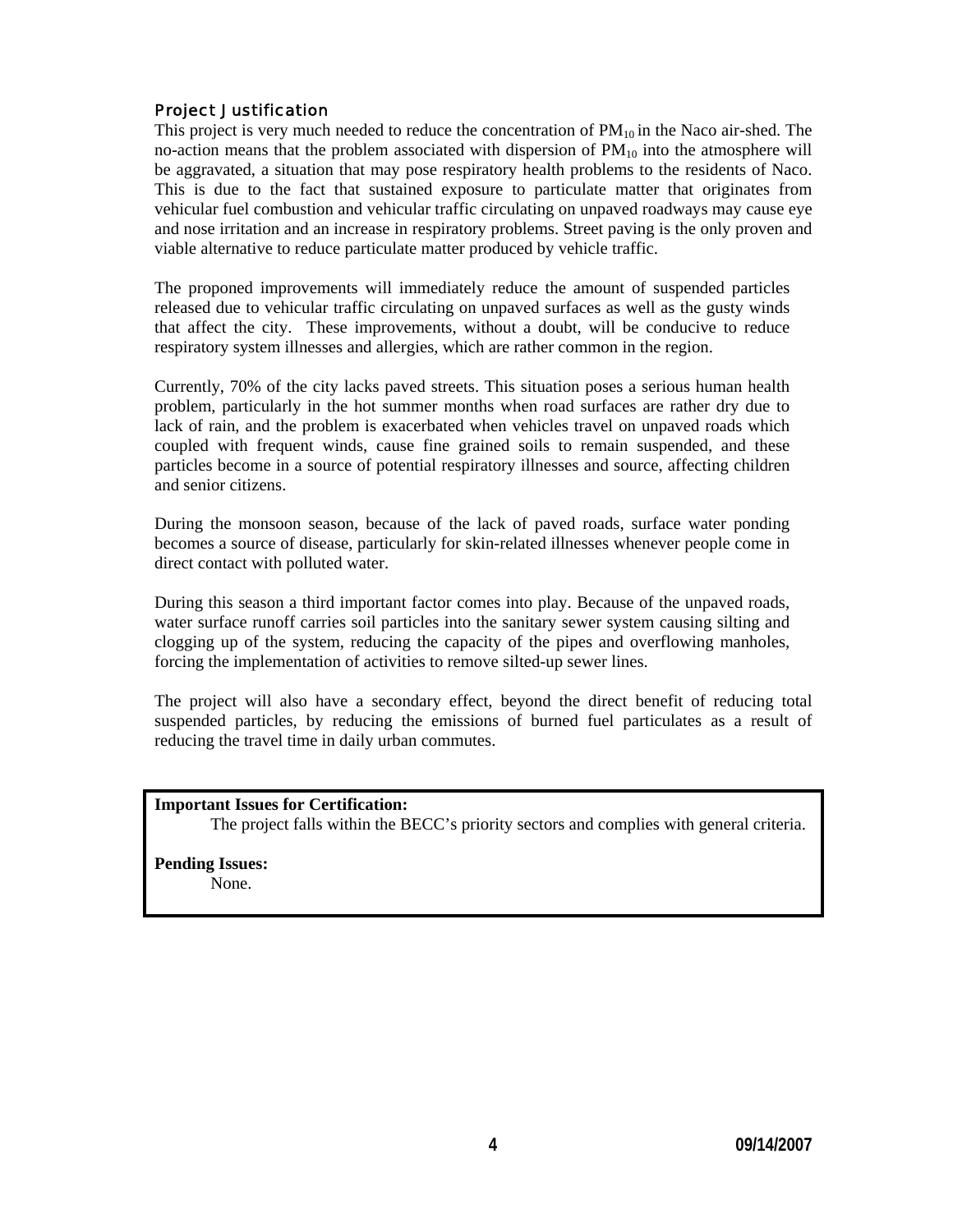# **2. Human Health and Environment**

## 2.a Compliance with Applicable Environmental Laws and Regulations

The objective of the project is to improve the air quality pursuant to the Mexican Official Norm NOM-025-SSA1-1993, which establishes the maximum concentration limits for  $PM_{10}$  in the environment.

The project construction will be executed in accordance with Naco's municipal construction codes and ordinances, as well as with the Municipal Urban Development Plan. Additionally, it is expected that the project will not affect protected zones or ecologically sensitive areas, nor there will be changes to the zoning or land use in the areas to be part of the project. During the project implementation, the City of Naco, through its Public Works Department, will oversee that the work is performed in accordance with their construction codes.

Since the improvements will be conducted within existing right-of-ways, it will not be necessary to conduct consultations with the National Institute of Anthropology and History (INAH for its initial in Spanish). Based on the foregoing, it is not anticipated that historic or cultural resources will be encountered during construction or affected by the project, that otherwise would halt the project until the INAH had evaluated any resource found at the site.

## 2.b Human Health and Environmental Impacts

#### Human Health Impacts

The community of Naco experiences air pollution problems because of vehicular traffic circulating on unpaved roadways; it is estimated that only 30% of the streets are paved. The fugitive dust identified as particulate matter and specifically that denominated as PM10 can be defined as solid or liquid particles, such as dust, ashes, soot, metal shavings, cement or pollen, that are dispersed in the environment, and that have diameters equal or smaller than  $10 \mu m$  (1) micrometer is a one thousand of 1 millimeter).

The determining factor in terms on health is the size of the particles, due to the degree of penetration and residence that they have on the respiratory system. The majority of the particles with diameters greater than 5 µm are deposited in the upper respiratory airways (nose), trachea, and bronchi. Those particles of smaller diameter, have a greater probability of being deposited in the bronchi and alveoli, and as their size is smaller are more harmful.

The human health effects linked to prolonged exposure to particulate matter (particle diameter of 10 µm or smaller) are: eye and nose irritation, increase in respiratory illnesses, aggravation of asthmatic problems, reduction of lung functions, and an increase in symptoms of respiratory problems.

In 1996, the United States Environmental Protection Agency (EPA) published the document entitled "*Air Quality Criteria for Particulate Matter*" (PM AQC), in which among other aspects relative to air pollution due to suspended particles, makes a recount of a series of studies on the effects of those contaminants on human health. This document concludes that the majority of the epidemiological evidence shows an increase in human mortality as a consequence of exposure to particulate matter (PM) present in the atmosphere in both the short and long term.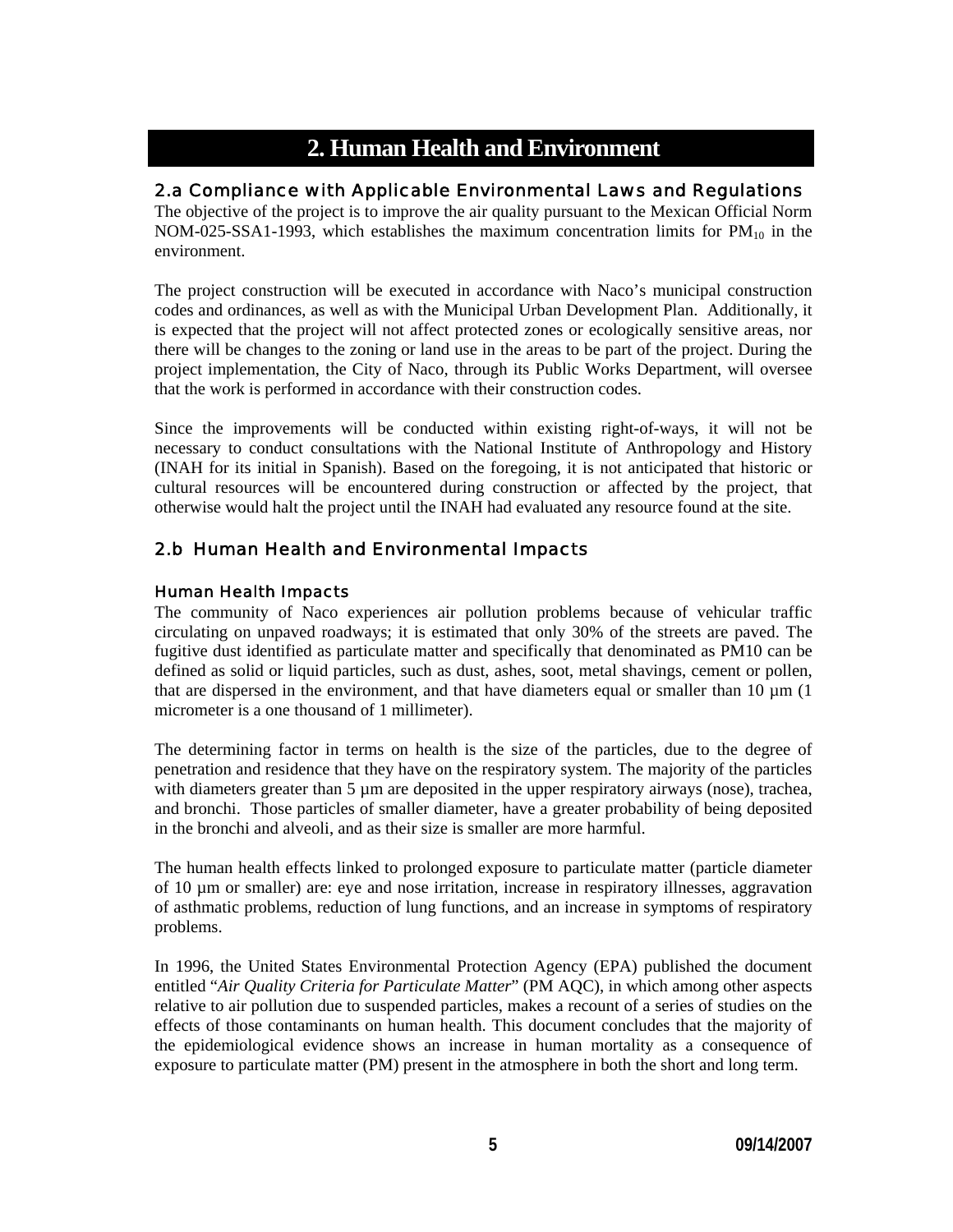The EPA document recognizes the complexity of the synergetic effects (linkage with other contaminants, particle size, PM origin, age and susceptibility of exposed population, etc.). That generate significant variations among the diverse studies on human exposure to atmospheric contaminants such as PM. Nonetheless, it concludes that the referenced studies give ample reason to be concerned for the existence of detectable effects on human health that can be attributed to exposure to  $PM_{10}$  in the environment, even at levels below the official norm thresholds.

The Mexican Official Norm **NOM-025-SSA1-1993** determines the maximum concentration limits to protect public health, these being: a) 50  $\mu$ g/m<sup>3</sup> - annual average for chronic exposure; and b)  $150 \mu g/m^3$  in 24 hours once per years for acute exposure.

Presently, the City of Naco does not have specific studies on air quality, however, it considers that the particle emissions to the atmosphere will be significantly reduced as in the case of Agua Prieta, which is located about 22 miles to the east of Naco, since they have similar conditions.

In June 2000, the Arizona Department of Environmental Quality (ADEQ) presented a study on the Air Quality of Agua Prieta to the Planning and Social Development Department of Agua Prieta. This study reports the findings of air quality in Agua Prieta, which identify that the main source of air pollution is the lack of paved streets and with street paving the generation of dust would be reduced by 99%.

The following criteria were taken into consideration to position pollution measuring stations: wind rose in the zone, safety, access availability and electricity and permits to install the stations with the purpose of insuring that the measurement results were representative of the project's zone of influence. The final monitoring results are the following: maximum concentrations measured during the first monitoring period were 125,76  $\mu$ g/m<sup>3</sup>, 75,2  $\mu$ g/m<sup>3</sup> and 66.0  $\mu$ g/m<sup>3</sup> for SO2, NOx, and PM<sub>10</sub> respectively for monitoring stations 2, 1 and 1; while the maximum concentrations for the second period were 10,48  $\mu$ g/m<sup>3</sup>, 26,3  $\mu$ g/m<sup>3</sup> and 75.1  $\mu$ g/m<sup>3</sup> for SO2, NOx, and  $PM_{10}$  respectively, determined for monitoring stations 3, 1 and 2. These values are below the corresponding maximum permissible limits established in the Mexican norms for air quality.

The following tables and charts show the results of the study.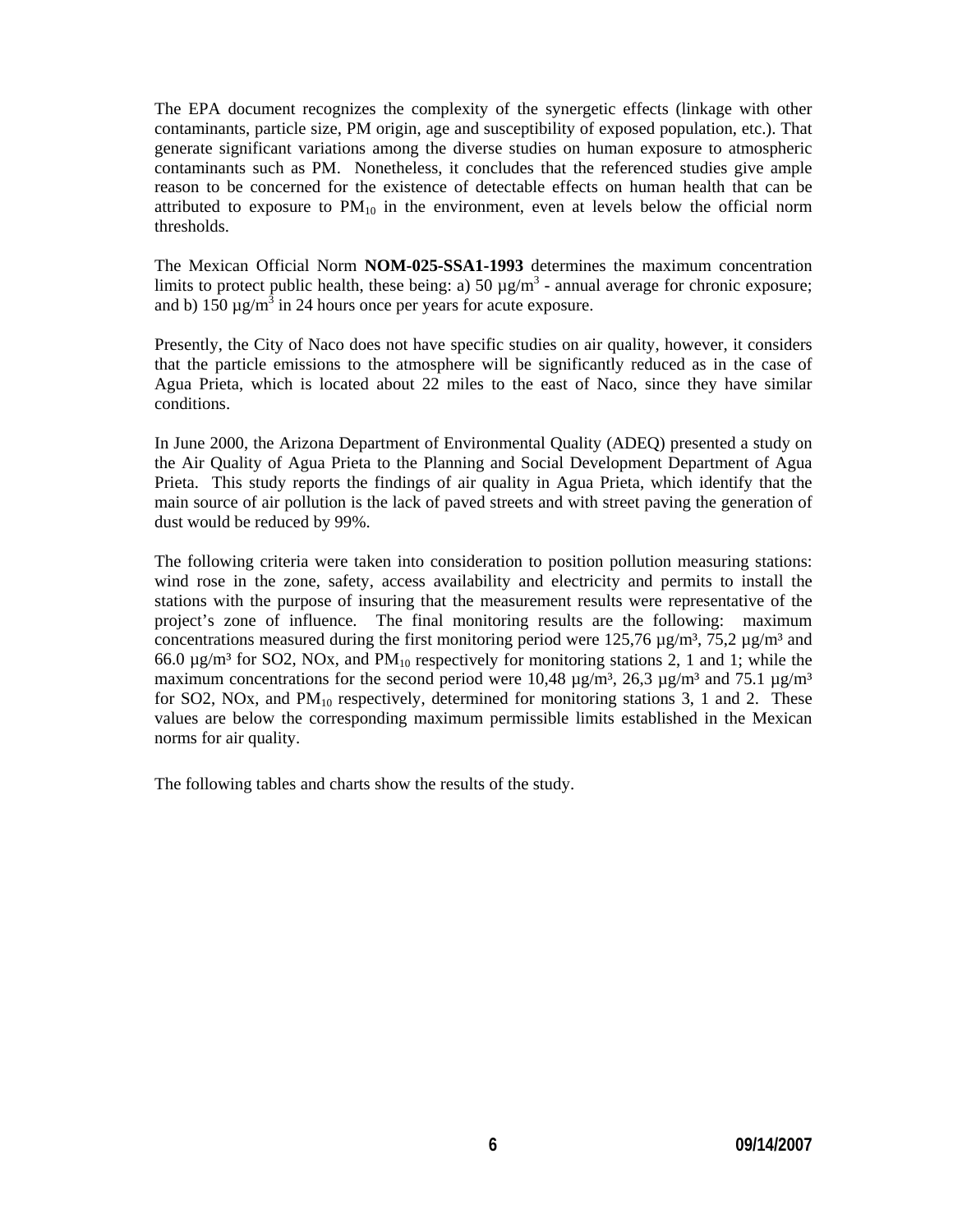

Average concentrations of  $SO_2$ , PM<sub>10</sub> and maximums for  $NO_x$ 

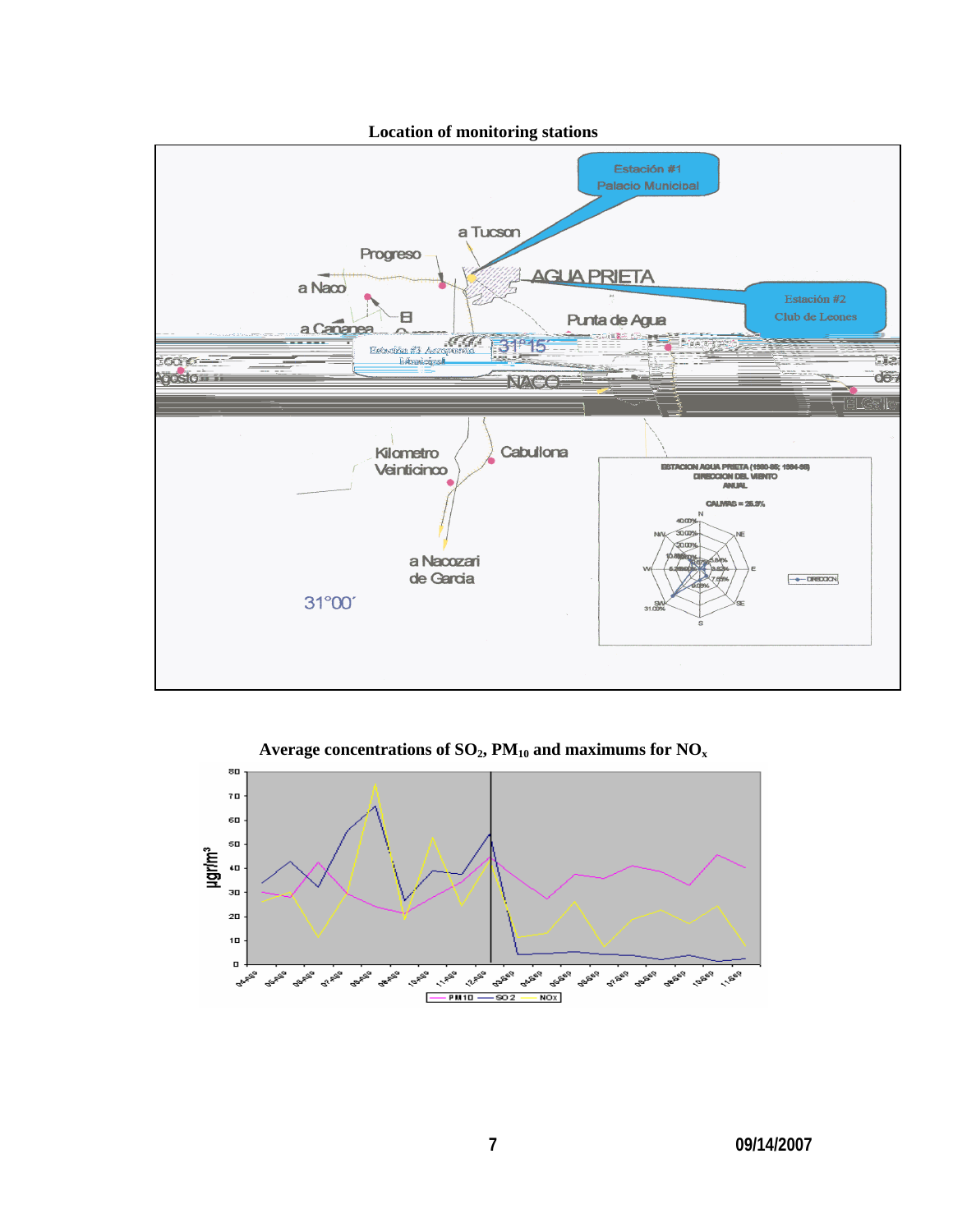| <b>Date</b> | Measured Concentrations $(\mu g/m^3)$ |                |       |                 |                |                |       |            |              |                |       |       |
|-------------|---------------------------------------|----------------|-------|-----------------|----------------|----------------|-------|------------|--------------|----------------|-------|-------|
|             | SO <sub>2</sub>                       |                |       | NO <sub>x</sub> |                |                |       | $PM_{10}$  |              |                |       |       |
|             | $\mathbf{1}$                          | $\overline{2}$ | 3     | Avg             | $\mathbf{1}$   | $\overline{2}$ | 3     | <b>Max</b> | $\mathbf{1}$ | $\overline{2}$ | 3     | Avg   |
| 4-Aug       | 69,65                                 | 31,44          | 1,31  | 34,13           | 24,4           | 26,32          | 1,88  | 26,3       | 36,7         | 34,2           | 19,8  | 30,24 |
| 5-Aug       | 79,26                                 | 45,85          | 3,93  | 43,01           | 30,1           | 5,64           | 1,88  | 30,1       | 35,2         | nf             | 20,9  | 28,07 |
| 6-Aug       | 40,61                                 | 56,33          | 0,00  | 32,31           | 11,3           | 5,64           | 0,00  | 11,3       | 60,2         | 40,0           | 27,0  | 42,40 |
| $7-Aug$     | 78,93                                 | 86,46          | 1,31  | 55,57           | 30,1           | 3,76           | 1,88  | 30,1       | 25,5         | 42,9           | 19,7  | 29,37 |
| 8-Aug       | 71,18                                 | 125,76         | 1,31  | 66,08           | 75,2           | 5,64           | 1,88  | 75,2       | 37,4         | 22,0           | 13,4  | 24,25 |
| $9-Aug$     | 79,04                                 | 1,31           | 0,00  | 26,78           | 18,8           | 1,88           | 3,76  | 18,8       | 23,5         | 20,9           | 19,4  | 21,24 |
| $10-Aug$    | 79,58                                 | 32,75          | 5,24  | 39,19           | 52,6           | 1,88           | 16,92 | 52,6       | 34,1         | 33,4           | 16,4  | 27,98 |
| $11-Aug$    | 81,22                                 | 30,13          | 1,31  | 37,55           | 24,4           | 3,76           | 13,16 | 24,4       | 52,5         | 29,5           | 21,5  | 34,54 |
| $12-Aug$    | 82,42                                 | 65,50          | 14,41 | 54,11           | 43,2           | 5,64           | 13,16 | 43,2       | 66.0         | 59,5           | 8,6   | 44,73 |
| 1st Camp,   | 73,54                                 | 52,84          | 3,20  | 43,19           | 75,20          | 26,32          | 16,92 | 75,20      | 41,24        | 35,30          | 18,54 | 31,43 |
|             | <b>Average</b>                        |                |       |                 | <b>Maximum</b> |                |       |            | Average      |                |       |       |
| 3-Sept      | 5,13                                  | 1,31           | 6,55  | 4,33            | 9,4            | 11,28          | 5,64  | 11,3       | 40,3         | 58,6           | 8,4   | 35,77 |
| 4-Sept      | 5,13                                  | 1,31           | 7,86  | 4,77            | 7,5            | 13,16          | 5,64  | 13,2       | 29,1         | 46,7           | 6,2   | 27,33 |
| 5-Sept      | 5,24                                  | 0,00           | 10,48 | 5,24            | 26,3           | 9,40           | 1,88  | 26,3       | 44,5         | 58,0           | 10,7  | 37,76 |
| 6-Sept      | 2,40                                  | 1,31           | 9,17  | 4,29            | 5,6            | 7,52           | 1,88  | 7,5        | 44,8         | 43,9           | 18,4  | 35,68 |
| 7-Sept      | 7,53                                  | 1,31           | 2,62  | 3,82            | 18,8           | 5,64           | 1,88  | 18,8       | 44,0         | 75,1           | 4,2   | 41,12 |
| 8-Sept      | 2,62                                  | 2,62           | 1,31  | 2,18            | 9,4            | 22,56          | 3,76  | 22,6       | 54,7         | 42,2           | 19,7  | 38,84 |
| 9-Sept      | 2,62                                  | 1,31           | 7,86  | 3,93            | 16,9           | 5,64           | 5,64  | 16,9       | 45,1         | 44,3           | 9,8   | 33,08 |
| 10-Sept     | 2,62                                  | 1,31           | 0,00  | 1,31            | 24,4           | 1,88           | 1,88  | 24,4       | 55,4         | 63,8           | 17,6  | 45,58 |
| 11-Sept     | 5,02                                  | 1,31           | 1,31  | 2,55            | 7,5            | 1,88           | 1,88  | 7,5        | 45,3         | 53,6           | 21,9  | 40,23 |
| 2nd Camp    | 4,26                                  | 1,31           | 5,24  | 3,60            | 26,32          | 22,56          | 5,64  | 26,32      | 44,80        | 54,01          | 12,98 | 37,26 |
|             | Average                               |                |       |                 | <b>Maximum</b> |                |       |            | Average      |                |       |       |
| <b>Both</b> | 38,90                                 | 27,07          | 4,22  | 23,40           | 75,2           | 26,3           | 16,9  | 75,2       | 43,02        | 44,66          | 15,76 | 34,35 |

 **Air quality study results in the project's area of influence** 

Note: The  $NO<sub>x</sub>$  concentrations were measured as  $NO<sub>2</sub>$ .

At the request of the municipal authorities of Agua Prieta, Sonora, the Arizona Department of Environmental Quality (ADEQ).carried out a  $PM_{10}$  emissions analysis for the streets that have been proposed for the paving project in said city. The purpose of this study was to determine the benefits related to the paving of several routes in different points in the city, expressed in terms of air emissions reduction. In addition, consideration was given to determine if there are other routes that by being paved, could represent a major benefit than that originally proposed by the municipal authorities.

The results obtained by the modeling carried out by the ADEQ show that the total  $PM_{10}$ emissions, which, currently originate in the streets proposed by the Agua Prieta municipal authorities are approximately 125 tons/year. It is estimated that by the end of the first year of having executed the project, the total  $PM_{10}$  emissions for the same streets would be reduced 54% to 68 tons/year. At the end of the second year of the project, it is estimated that the  $PM_{10}$ particles will add up to a total of 29 tons/year; and it is estimated that at the end of the project when the 34 kilometers of proposed streets have been paved, the total  $PM_{10}$  emissions will be 0.08 tons/year. As part of this project, just over 3.4 mi of roadway that be paved in Naco, hence the reduction of emission of  $PM_{10}$  is expected to be proportional to the  $PM_{10}$  reduction figure that was calculated for Agua Prieta. It is believed that when 100% of the streets are paved, there will be a 99% reduction of  $PM_{10}$  similar to the situation in Agua Prieta.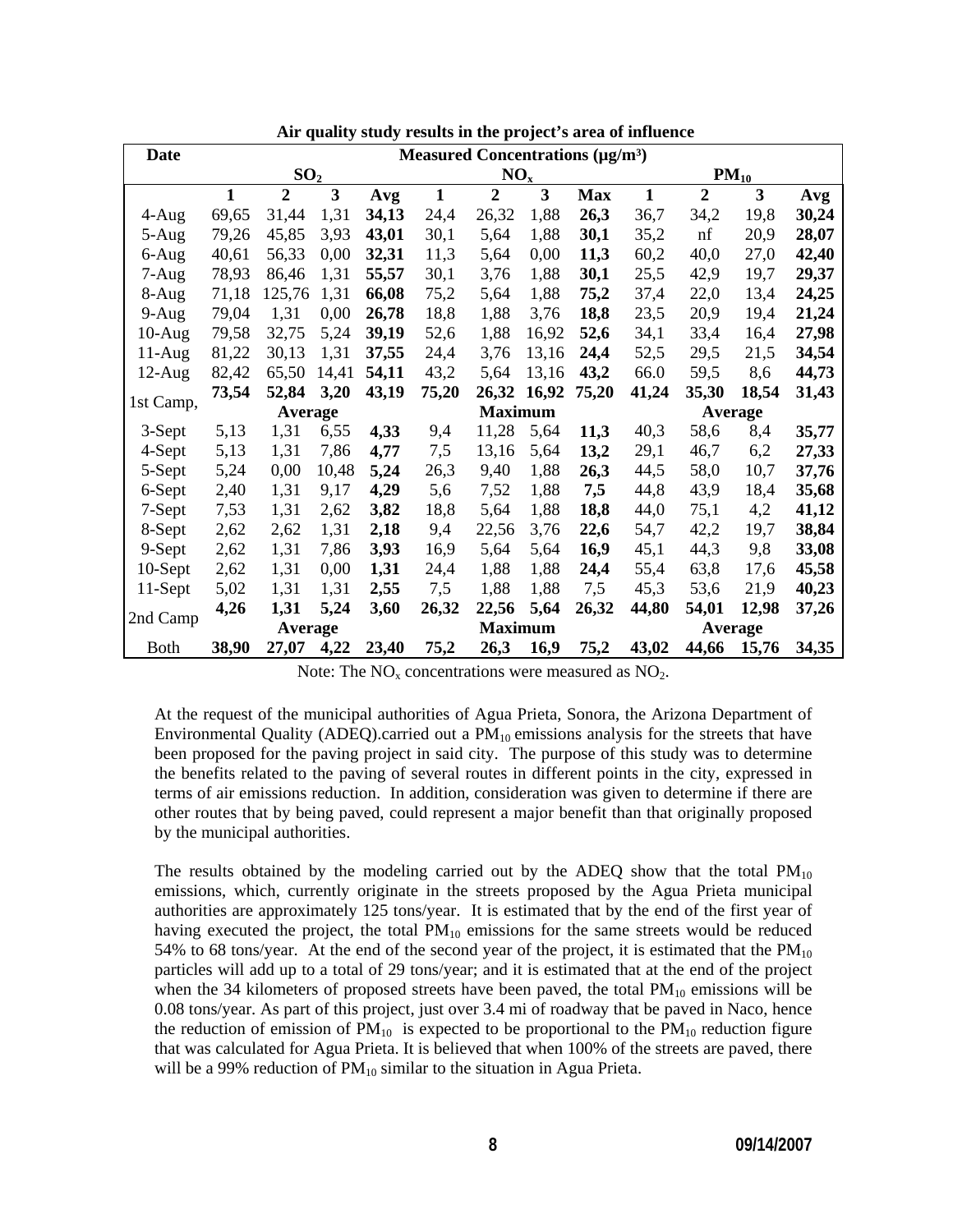#### Environmental Impacts

Overall, the environmental impact resulted from the implementation of the project will be positive since it will improve the air quality in the area.

During the construction phases, minor impacts to the environment will be generated by the excavation activities tasks related to the construction of the highway. These impacts include particulate matter emissions, gases generated by the construction equipment, temporary obstruction of streets, and presence of workers in hazardous areas that could result in falls of people and/or vehicles.

To reduce the environmental impacts during the construction phase, mitigation measurements will be taken such as watering roads to reduce dust, tuning vehicles to reduce emissions, setting up prevention signs to avoid hazardous situations, installing portable restrooms, etc.

In relation to the phase of operation activities, negative impacts are not anticipated as long as the proposed activities are carried out as described in the final design.

#### Transboundary Impacts

Negative impacts are not anticipated due to the development of this work. As a matter of fact, it is anticipated that the project will have a beneficial impact, as a result of the foreseen improvement in air quality in the Naco, Sonora - Naco, Arizona air basin.

#### Formal Environmental Clearance

According to Sonora's Secretariat of Urban Infrastructure and Ecology (SIUE for its initials in Spanish) and in consonance with that stipulated in the Law for Ecological Equilibrium and Environment Protection, it is the municipality that is assigned to evaluate the environmental impact of the works and activities that will be conducted. Based on the foregoing, the Civil and Ecology Protection Department of Naco ruled in decree no. P/639/07 dated August 26, 2007, that the paving Project in Naco is environmentally viable.

#### **Important Issues for Certification:**

The project addresses a major human health and environmental issues. Applicable environmental clearances have been obtained from Mexico and the U.S.

**Pending Issues:**

None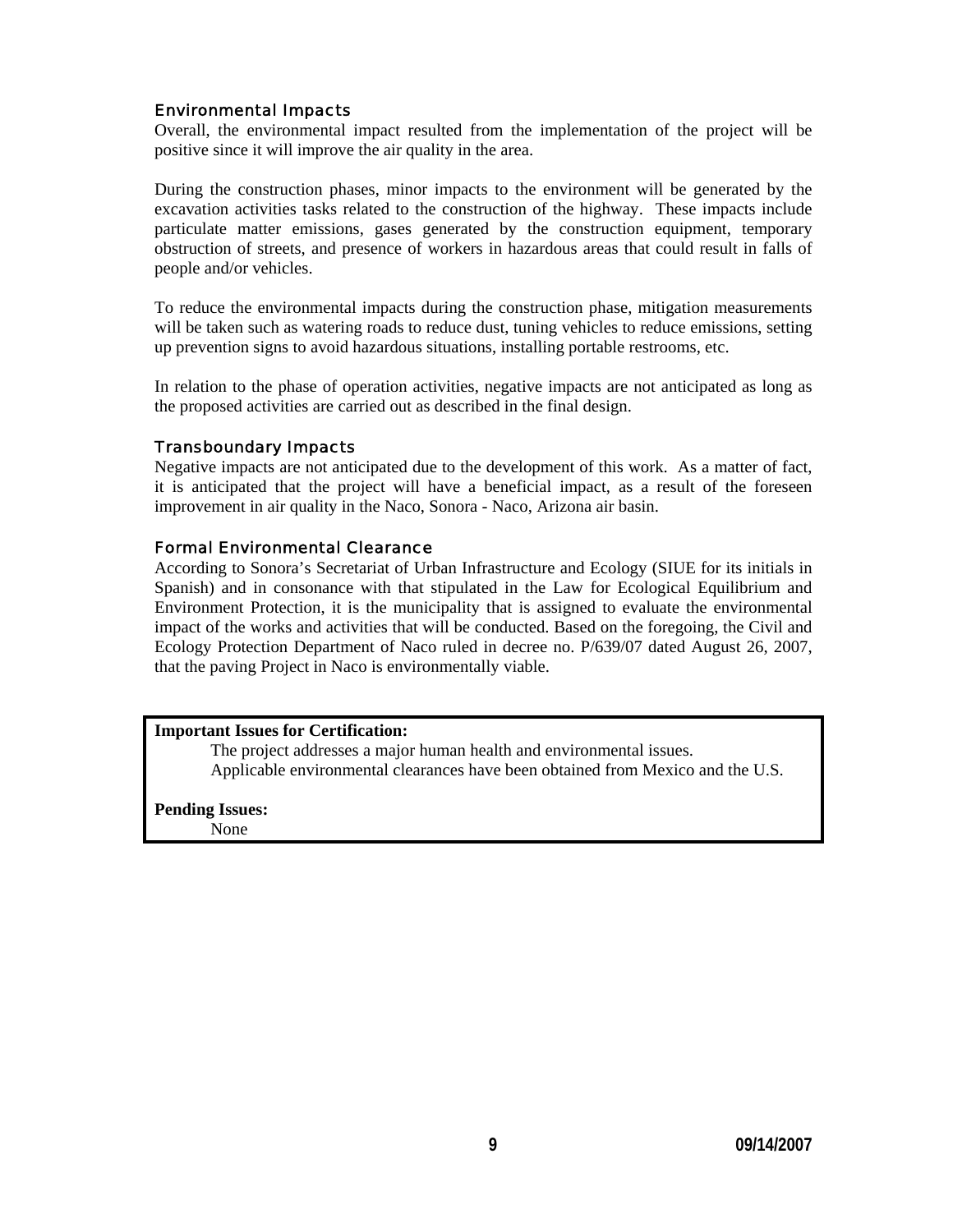## **3. Technical Feasibility**

## 3.a Technical Aspects

#### Project Development Requirements

The project was designed following standard engineering practices and complies with Naco's municipal code. There are typical designs for street paveming, which serve as the basis for developing the design documents for the slected streets. Both hot-mix asphaltic concrete and cement concrete will be utilized in the pavement structures.

#### Appropriate Technology

As part of the prioritization process for streets to be paved, a study performed by the City of Naco was considered. This study mentions 18 streets that ranked high because of one or more of the following factors: dust generation, interconnecting subdivisions, truck routes, existing infrastructure, and seniority.

#### **Hot-Mix Asphaltic Concrete (HMAC):**

The pavement subgrade will consist of subgrade soils compacted to 95% (Proctor test) of the maximum dry density, processed to achieve the specified grade elevations. A 20-cm thick granular base will be placed on the subgrade and will be compacted to 100% (Proctor test) of its maximum dry density. Emulsion MC-70 will be sprayed on the base course at a rate of 1.3 L/m². Prior to laying the HMAC course, an MC-800 tack coat will be sprayed on the base course at a rate of 0.5 L/m² to depth of 5 mm. The HMAC will be compacted to 100% of the Marshall, a minimum stability of 800 Kg and a flow of not more than 4 mm (Marshall). The mix design should meet the specifications of the Secretariat of Communications and Transportation, and should contain the minimum amount of fines that meets the air void specifications. The project also contemplates the installation of curb  $\&$  gutters, which should be of the Type "S". The curb  $\&$  gutter should be of Portland cement concrete with a compressive strength of 180 Kg/cm<sup>2</sup>, and should be cast-in-place prior to laying the HMAC course on top of the compacted base course, as shown on the next figure.

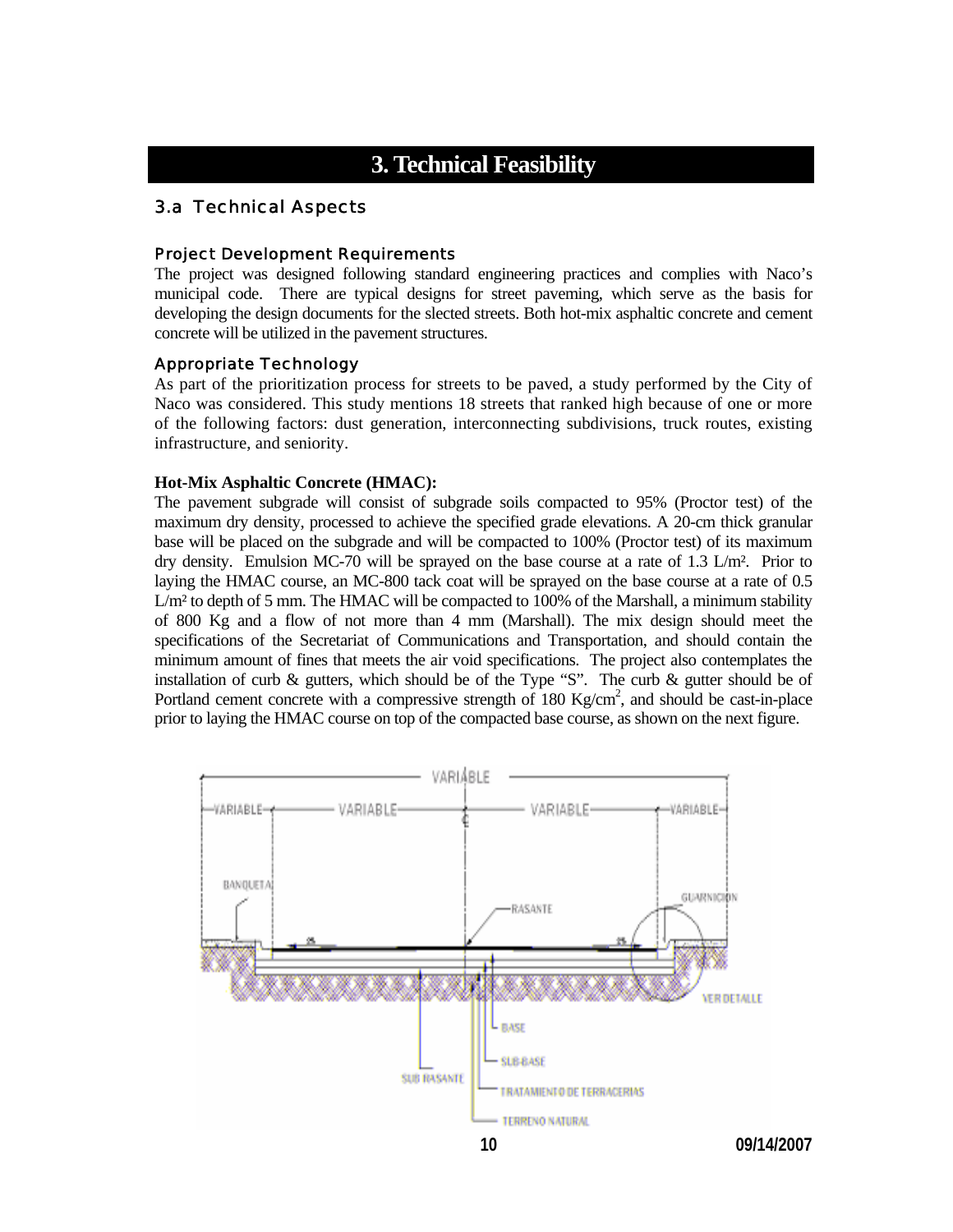#### **Portland Cement Concrete (PCC):**

The excavation for cut will be using a motor-grader to achieve the proposed grades. At the intersections, an 80-cm wider shoulder section should be allowed for the approaches. The surplus volume resulting from cut will be hauled off site and disposed at a pre-designated site selected by Public Works Department or at another site off site.

Works Department, and it should be crushed, blended, laid, graded, processed and moisture-The base material should come from a quarry and should include aggregate as approved by Public conditioned so as to achieve compacted to 100% of its maximum dry density.

temperature cracking, sealant/caulking will be applied at the joints and concrete will be vibrated, and a curing compound will be applied. The project includes the curbs previously indicated. The supply and installation of black HDPE liner for PCC includes: overlaps, cuts, splicing, tools and workmanship. The ready-mix concrete should have a strength of  $MR = 36$  Kg/cm<sup>2</sup>; F'c = 300 Kg/cm2, maximum aggregate size of 19 mm; and nominal radius of 15 cm, with a slump ranging between 8 and 10 cm. The concrete slabs will be poured for areas not greater than  $22 \text{ m}^2$  to prevent



The streets will be paved with either PCC or HMAC. The design documents will have calculations, schedule, cost estimates and drawings for each street.

The project sponsor has coordinated with OOMAPAS-Naco to ensure that streets that will be paved have water and sewer lines. There is a drawing with the construction program.

#### Property and Utilities Requisites

there will be no need to apply to land use changes. During the project construction the City of Naco will supervise the project through the Public Works Department. Since the paving project will be conducted within the urban area and there are ROW there will be no need to acquire ROW or land, since these two items are within the purview of the municipality, and

#### Work Tasks and Schedule

or Portland cement concrete. The municipality expects to execute this project in the next three years, The project consists of paving 18 streets of the City of Naco using either hot-mix asphaltic concrete having started the operation in 2007.

construction processes to ensure the proper flow of vehicular traffic in accordance with current and applicable federal, state, and local norms and specifications. The street paving process should include all the necessary components by employing the traditional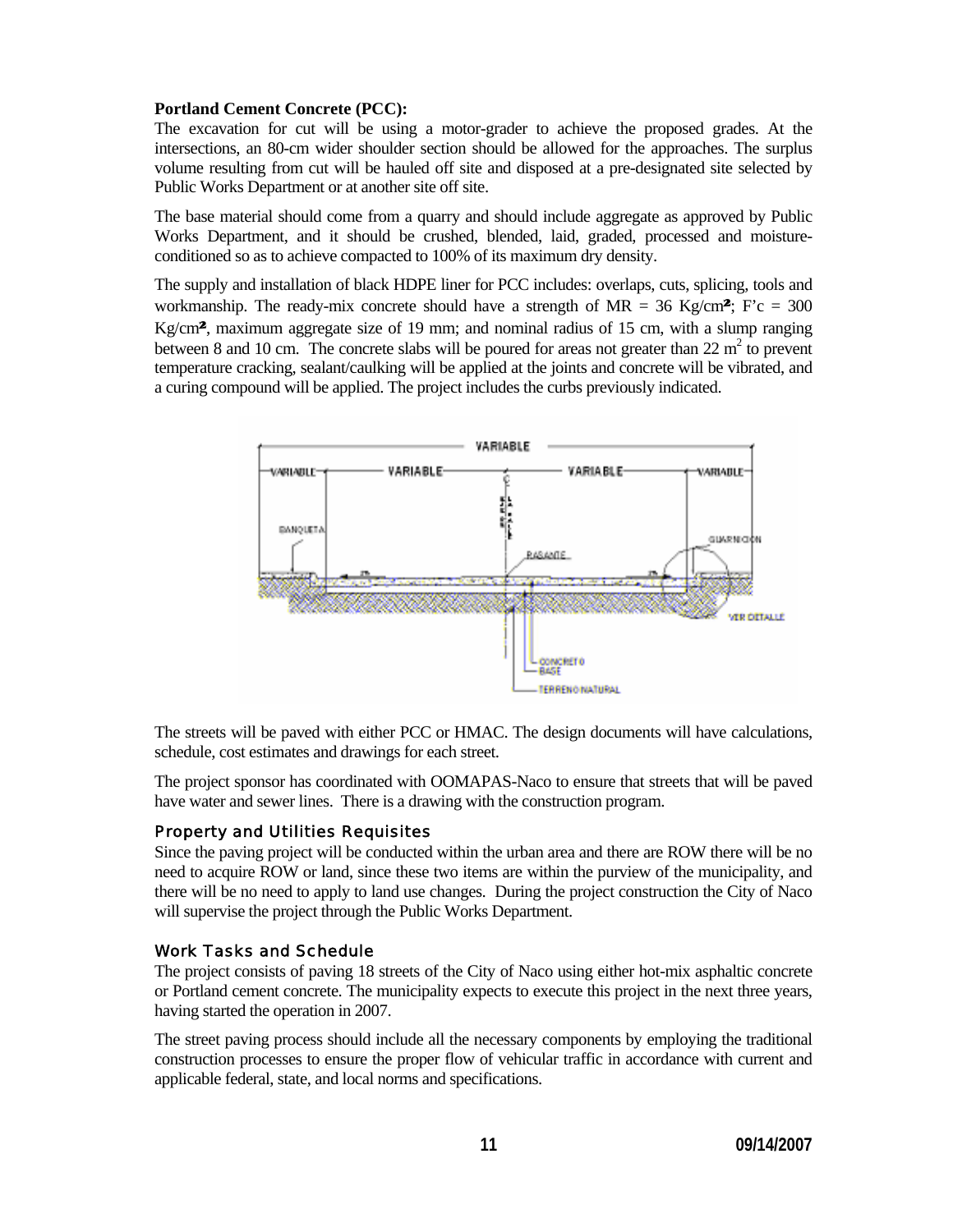## 3.b Management and Operation

#### Project Management

The project administration will be the responsibility of the Municipality of Naco through the Public Works Department of Naco.

Each project component will be delivered under the design-bid-build method for each as prescribed in the State of Sonora Procurement Code of Public Works.

#### Operation and Maintenance

for implementing preventive and corrective maintenance and absorbing the O&M cost, which will be part of the operations budget.. According to the Internal Code of Public Municipal Administration, and other agreements and provisions, the Municipality of Naco is empowered to providing maintenance of the roadways by patching up potholes, and other projects requiring engineering design for the proper operation of the traffic infrastructure. The Municipality of Naco will be the agency responsible

#### **Organization**

maintaining the system. In addition, the Municipality has the support of SIUE, which has personnel specialized in technical support. The Public Works Department of Naco has a general manager, a deputy general manager, unit managers, treasurer, and skilled personnel, which have been trained for operating and

#### **Operation**

O&M for paved streets, either existing or to be paved. A specific O&M Plan will be developed prior to completing the paving operations. State law for Services and Public Works requires the Department of Public Works to have an

#### **Permits, Licensees, and other Regulatory Licenses**

complies with the municipal code. There are typical design details and these have served as the The project was designed in accordance with standard engineering practices and the project basis for its design.

#### **Important Issues for Certification:**

Information provided by the project sponsor has been reviewed (drawings, catalogs and construction specifications).

**Pending Issues:**

None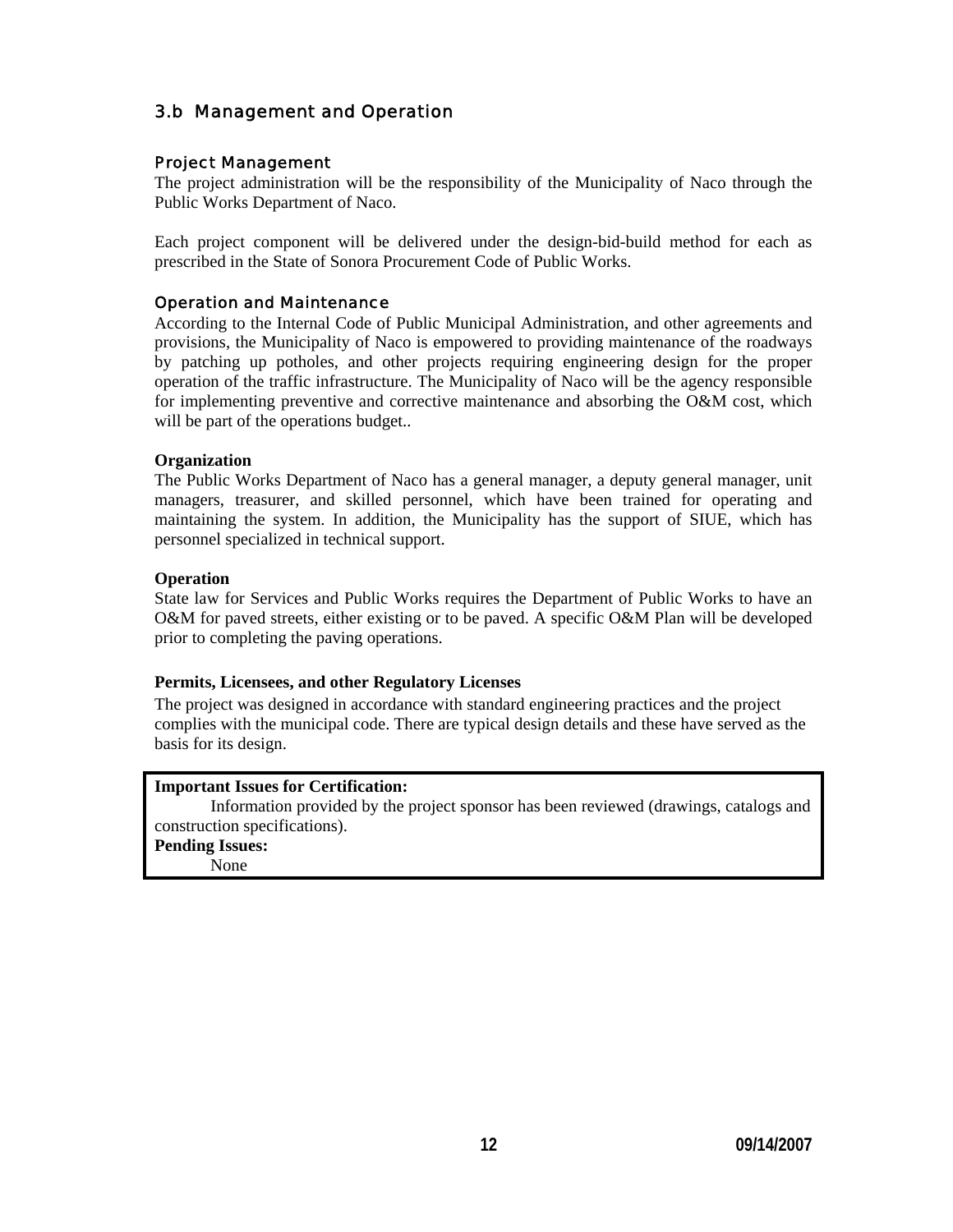# **4. Financial Feasibility**

## 4.a Financial Feasibility

The North American Development Bank (NADB), after reviewing the financial information submitted by the project sponsor, determined that the financial capacity and structure are adequate. The information submitted and the financial analysis includes but it is not limited to:

- i) Historic and pro-forma financial statements
- ii) Project financial structure
- iii) Improvement plan / budget
- iv) Historic and pro-forma operation and maintenance budget
- v) Sensitivity and break-even analysis, and
- vi) Economic and demographic information on the project area

A detailed analysis of the project's financial information is contained in the loan proposal that will be submitted to the NADB Financial Committee for authorization. Following is a summary of the financial analysis.

#### **Project Cost, financial structure, and other capital investments plans**

The total cost for the Paving and Air Quality Project is estimated to be MX\$10M, including design, construction management, fees and commissions, contingencies, and taxes. The direct and indirect paving costs are estimated to be MX\$8.2M and MX\$1.80M, respectively.

## **TABLE 1: Paving Project for Naco, Sonora TOTAL COST**

| (Millions of pesos) |           |               |  |  |  |  |
|---------------------|-----------|---------------|--|--|--|--|
| <b>CONCEPT</b>      | MX\$      | $\frac{0}{0}$ |  |  |  |  |
| Direct costs        | 8.20      | 82.00%        |  |  |  |  |
| Indirect costs      | $_{1.80}$ | 18.00%        |  |  |  |  |
| <b>TOTAL</b>        | 10.00     | 100.00%       |  |  |  |  |

Source: Municipality of Naco 2007

The Municipality has requested from NADB credit to supplement the non-refundable MX\$4.45M that will be contributed by the Municipality, State of Sonora and the Federal Government.

Table 2 presents the use and sources of the financial resources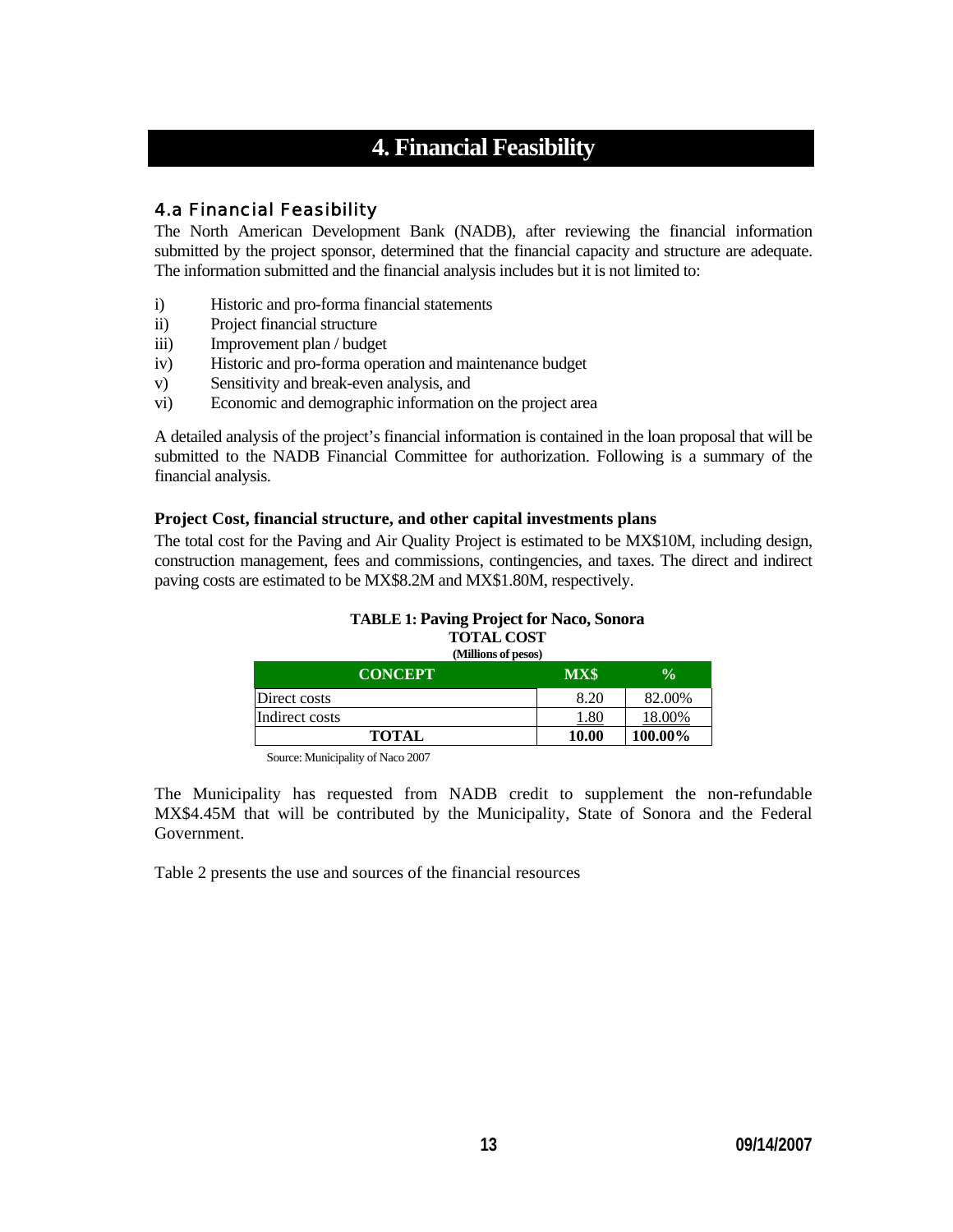#### **Source of Income**

#### **TABLE 2: Paving Project for Naco Sonora USE AND SOURCES OF FUNDS (Millions of pesos)**

| <b>USOS DE FONDOS</b>                      |             |        |
|--------------------------------------------|-------------|--------|
| Paving direct costs                        | 8.20        | 82.0%  |
| Development and supervision costs          | 1.78        | 17.8%  |
| Finance and fee costs                      | 0.02        | 0.2%   |
| <b>TOTAL</b>                               | <b>10.0</b> | 100.0% |
| <b>SOURCES</b>                             |             |        |
| Federal, State and Municipal contributions | 4.45        | 44.5%  |
| NABD credit                                | 5.55        | 55.5%  |
| TOTAL                                      | 10.0        | 100.0% |

Source: Municipality of Naco 2007

1/ The maximum credit amount will be defined in function of the credit analysis of the NADB.

Figure 1 presents the funding sources for the Project.





In general terms, it can be concluded that the financial performance of Naco has been satisfactory and consists of a conservative budget policy. The municipality of Naco observes an adequate financial administration, with solid indicators within the national mean. The correct application of its resources has afforded Naco obtain positive operating balances and it is estimated that the projected revenue during the project life span will be sufficient to FACE the commitments derived from the debt service and to continue with the routine activities of the Municipality.

#### 4.b Rate/Fee Model

The Municipality of Naco does not have contemplated the implementation of rates to cover the cost of the project.

#### 4.c Project Management

The project will be managed by the Department of Public Works. This department has the right qualified staff to manage the contracting phase, and the construction management and supervision of the Works, as well as to provide maintenance once the paved streets have entered into service.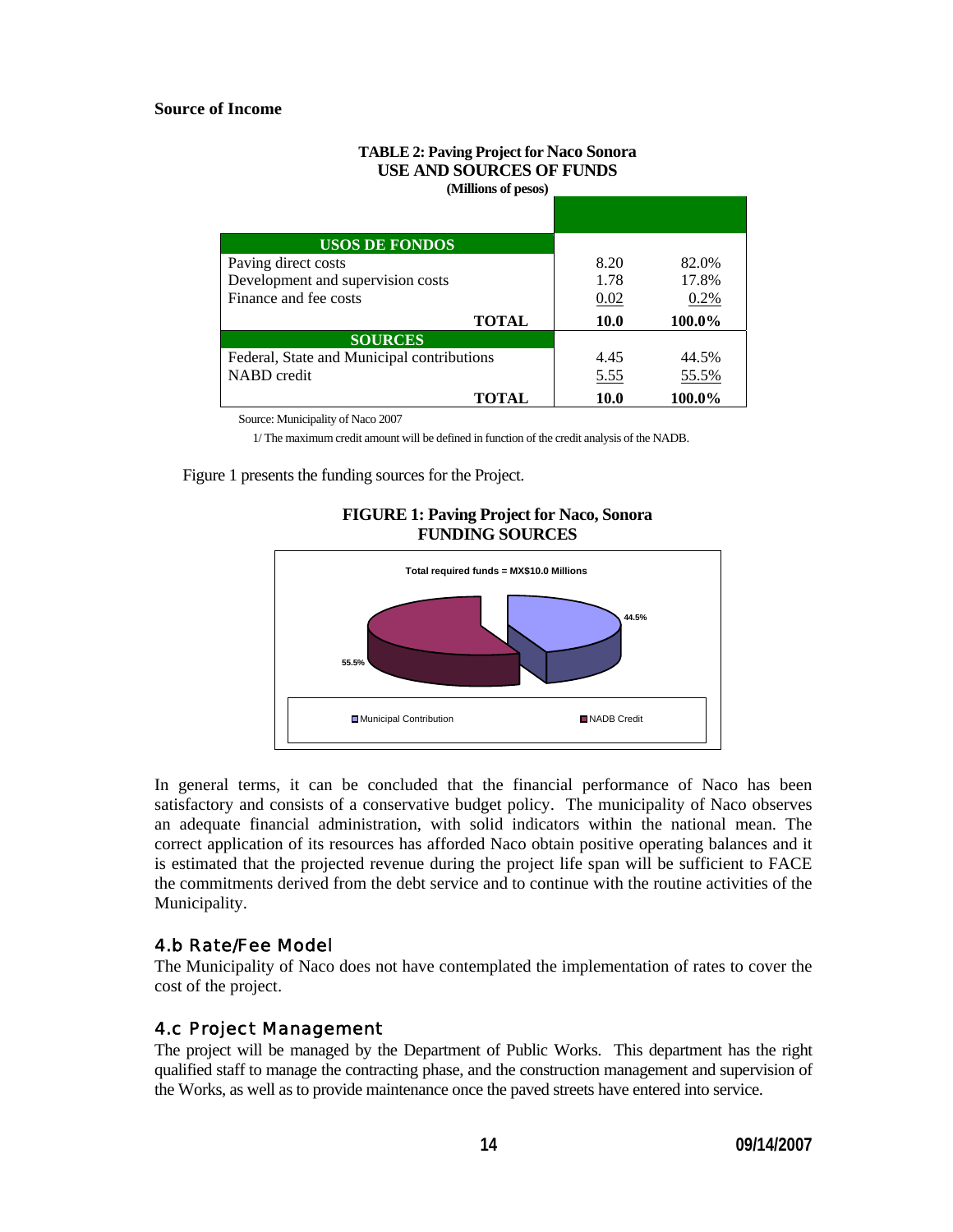The project sponsor has informed the NADB that the necessary authorizations to access the credit sources are in progress. At the appropriate time, the NADB will verify the pertinent authorizations.

## **Important Issues for Certification:**

The project was analyzed and determined to be financial viable.

**Pending Issues:** None.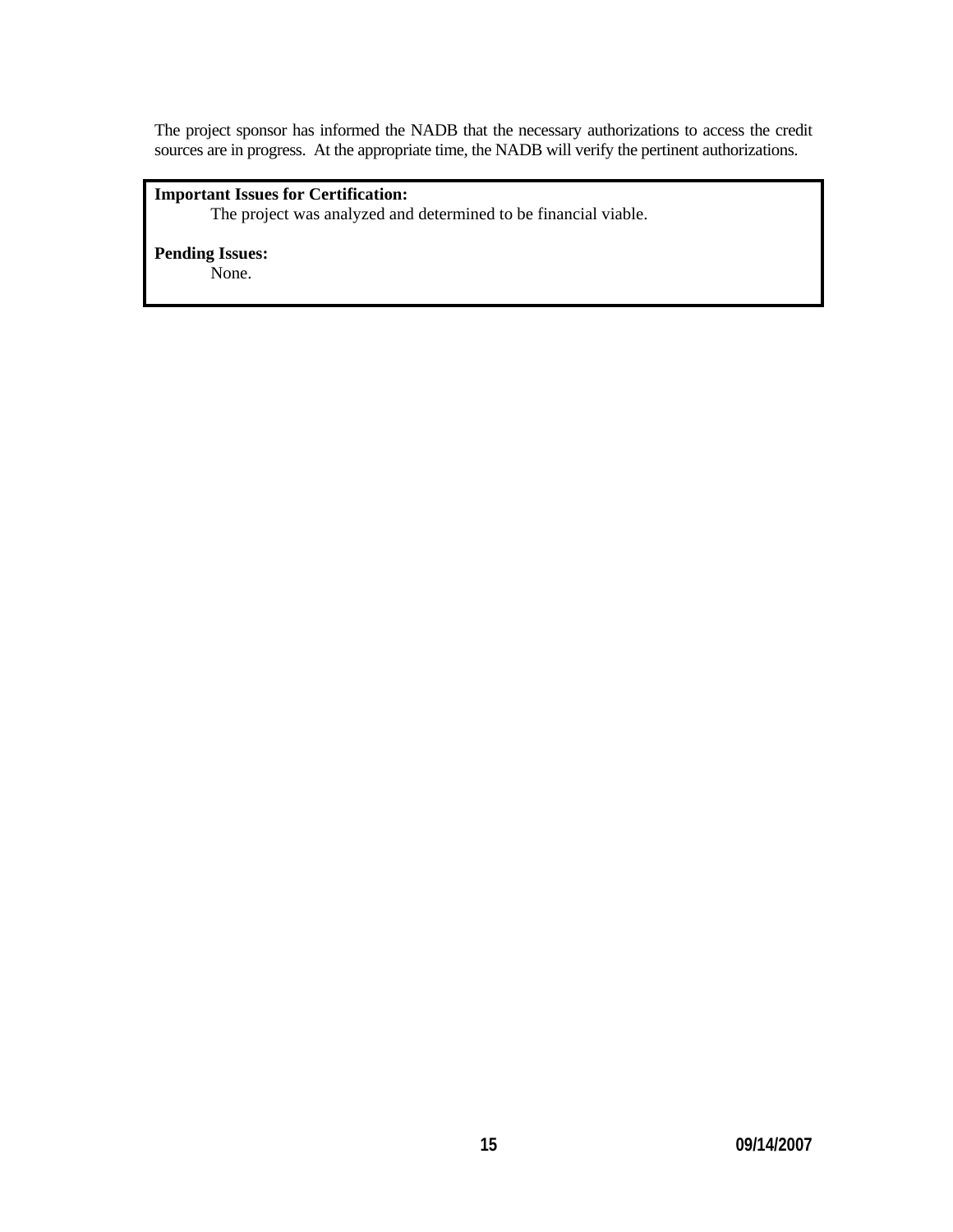# **5. Public Participation**

## 5.a Local Steering Committee

To fulfill the objectives of public participation, a comprehensive public participation plan was developed, which was submitted to and approved by BECC on May 4 and May 15, 2007, respectively. This plan includes information regarding the local citizen steering committee, a schedule of meetings with various local organizations to disseminate project information and obtain project support, guarantee public access to project information and to carry out general public meetings.

The steering committee was installed on May 2, 2007. The members of the committee are the following:

- C. Filiberto Quilihua Ruiz, President
- C. Antonieta Miranda Verdugo, Secretary
- C. Rosario Montaño Lares, Treasure
- C. Arturo Vásquez Grijalva, Facilitator



The project sponsor and members of the steering committee met with various local organizations including business groups, civic and community organizations and academia that will be impacted directly or indirectly by the improvements, to inform them about the project and seek their support. Ten committees were formed to facilitate the transmission and diffusion of information, and to facilitate the organization of fundraising activities for the entities that would benefit from the paving program. The committees were comprised of a president, a secretary and a treasurer, the other beneficiaries served as members at large and actively participated in all the activities that fomented the steering committee.

Additionally, messages were posted in Cable TV Channel 12 to invite the beneficiaries to the first public meeting. Radio station 106.9 FM was also used to invite the beneficiaries to the public meetings and to disseminate project information, and the radio host was invited to participate in the Naco paving program outreach and project characteristics dissemination committee.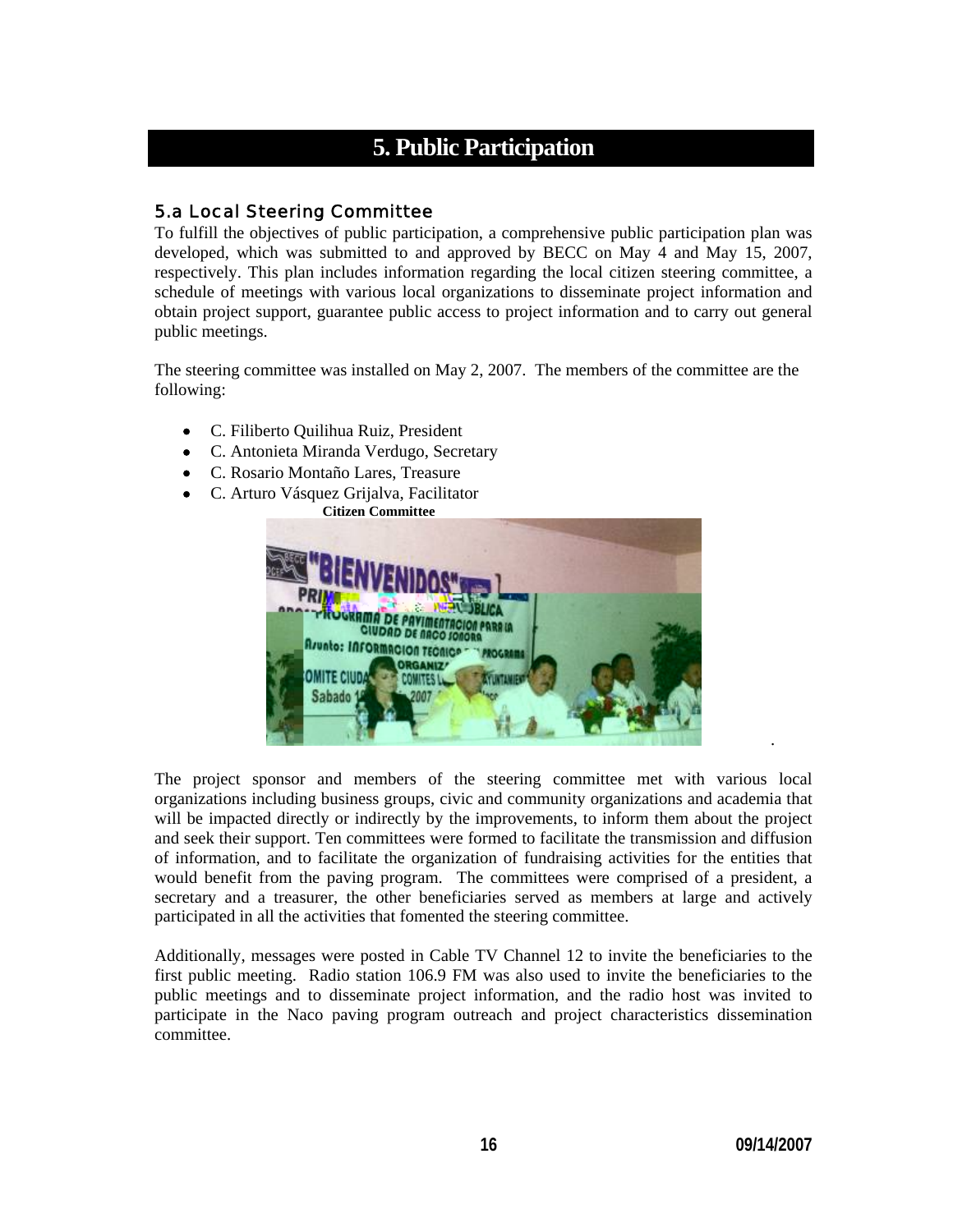## 5.b Public Access to Project Information

#### Public Notice

An ample public information program was developed to disseminate project information. The project design and the Public Participation Comprehensive Plan were made available to the public for at least 30 days prior to the meetings, which were announced in the local El Mirador newspaper, as well as in the regional Certeza, Centenario and other newspapers. In these ads the meeting places, places where the project was available and the hours of consultation. The media also provided extensive coverage, as evidenced by a large number of newspaper articles.



#### Additional Communication Activities

A booklet containing basic technical, financial, health and public participation aspects was developed for its distribution by the committee and the project sponsor during presentations to the local committees and throughout the subdivisions. Said material was available at City Hall. Fliers containing key data about the pavement program were also prepared and hand-delivered to the beneficiaries; the municipality assisted in the distribution of these fliers to the committees promoting the program.

## Public Meetings

#### **First Public Meeting**

The first meeting was of a technical content and was conducted on **June 16, 2007** in the municipal auditorium. More than 55 people attended this meeting, including the municipal president of Naco, Mr. José Lorenzo Villegas Vásquez, and members of the Citizens Committee, members of the city council, and representatives from the business, academia, civic and community sectors.

#### **Second Public Meeting**

The second meeting was of a technical-financial content and was conducted on **July 26, 2007**. This meeting was conducted by the municipal president of Naco and the steering committee. About 100 people attended this meeting, including a representative of the state government, BECC, NADB, chambers, grassroot organizations, the steering committee and city staff.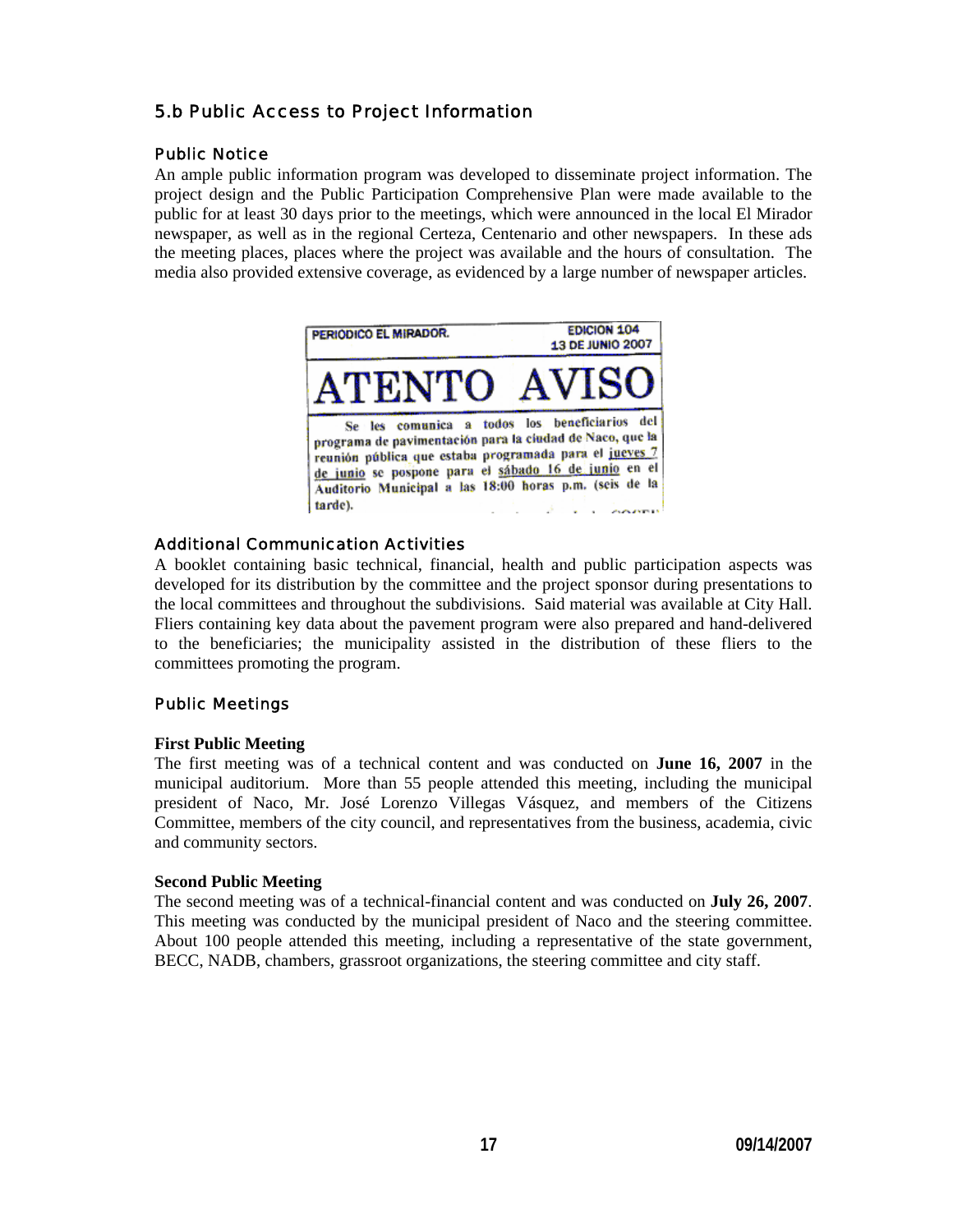

#### **Support from the Public**

Surveys were conducted during the public meetings and at the meetings with local organizations. The results of 57 surveys are presented below.

- 90% said that it was very much needed to pave the streets, while 7% said it was just necessary. 3% said it was not necessary.
- 80% of the surveyed people responded that indeed the lack of paved roadways contributed to a deteriorated air quality.
- 95% of the surveyed people support the Project while the other 5% is not in favor or is neutral.
- 97% of the citizens surveyed support the financial commitment for the development of this Project.

## 5.c Final Public Participation Report

The steering committee and the project sponsor submitted to the BECC the "*Reporte Final del Proceso de Participacion Pública*" (Public Participation Process Final Report). This report demonstrated that the proposed objectives were fully met to the BECC's satisfaction.

The members of the steering committee consider that the public consultation process should be one that never ends, hence they propose to the BECC and the municipality of Naco to consider the possibility of continuing as a Citizens Advisory Group that supports the paving improvements and the future evaluation of the set goals.

#### **Important Issues for Certification:**

The project is strongly supported by the community and supportive documentation has been provided.

#### **Pending Issues:**

None.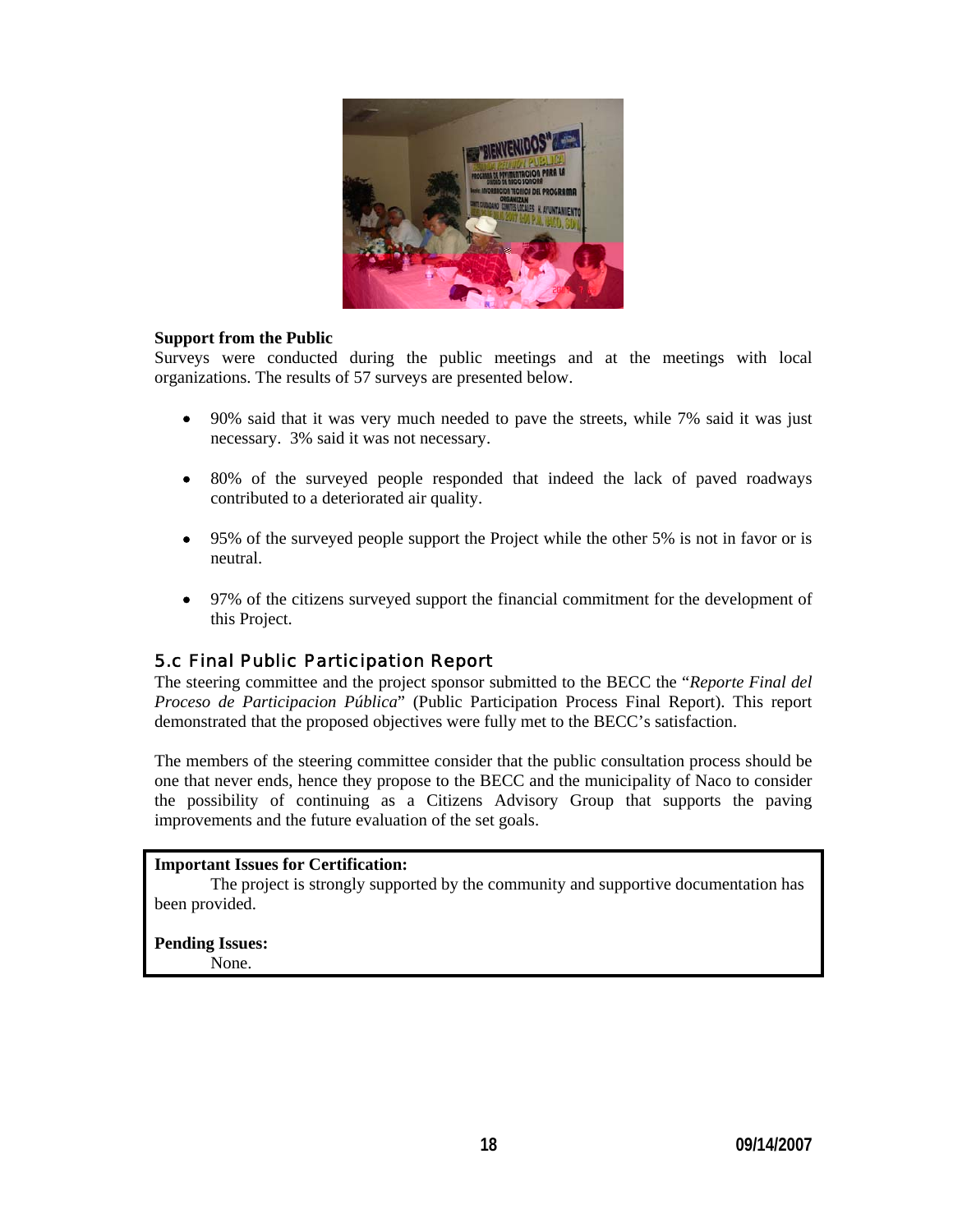## **6. Sustainable Development**

## 6.a Institutional and Human Capacity Building

The project will strengthen the City of Naco by increasing its services and paved roadways coverage. Additionally, the NADB credit will not adversely affect the financial situation of the Municipality, conversely, it may increase its credit and debt capacity. The project will be operated by Municipality of Naco with personnel of the Public Works Department. This department has qualified personnel, a training program is in the works and an operations manual for maintaining the new paved roads will be produced.

## 6.b Conformance with Applicable Local, State, and Regional Laws and Regulations and Conservation and Development Plans

The Project complies with the premises presented in the Municipal Development Plan because it is congruent with the goals established with respect to strengthening the urban infrastructure by paving important roadways due to their geographical location, their vehicular traffic and their influence in the traffic patterns. The Municipality of Naco, through the Public Works Department, is charged with the coordination of all aspects that are incidental to the urban development via comprehensive planning, specifically via the Municipal Development Plan with the goal of reinforcing the basic services by taking into account the aspect of sustainable development.

The project adheres to the U.S.-Mexico Border 2012 Environmental Program by meeting Goal 2 (Reducing air pollution) and the Objective (Reduce air emissions). One of the program's guiding principles is reducing major risks to public health.

Decree No. P/639/07 dated August 26, issued by the Civil and Ecology Protection Department of Naco, indicates that the paving project in Naco, Sonora is environmentally viable.

## 6.c Natural Resource Conservation

The project objective is to improve air quality of the Naco airshed, and to benefit the health of the inhabitants of this border region, without compromising the environment's wellbeing. The project itself does not interfere with the local conservation of natural resources and will require any land use changes or rezoning

## 6.d Community Development

The project will promote community development as it reduces the incidence of respiratory illness at the region. Within this environment, a direct benefit can be foreseen for the community as it enhances the quality of life of the inhabitants, owing to the reduction in the levels of pollutants and commuting times, providing quick access to emergency and public safety, promoting economic development and increasing the value of property surrounding the works of the project.

The impact of the project over community development will be immediate and for the long term. Immediate effects on the community will translate into health benefits for the inhabitants, chiefly children and elderly adults, who maintain a direct contact with the surrounding environment. It will also promote community development as it reduces the incidence of respiratory conditions in the area.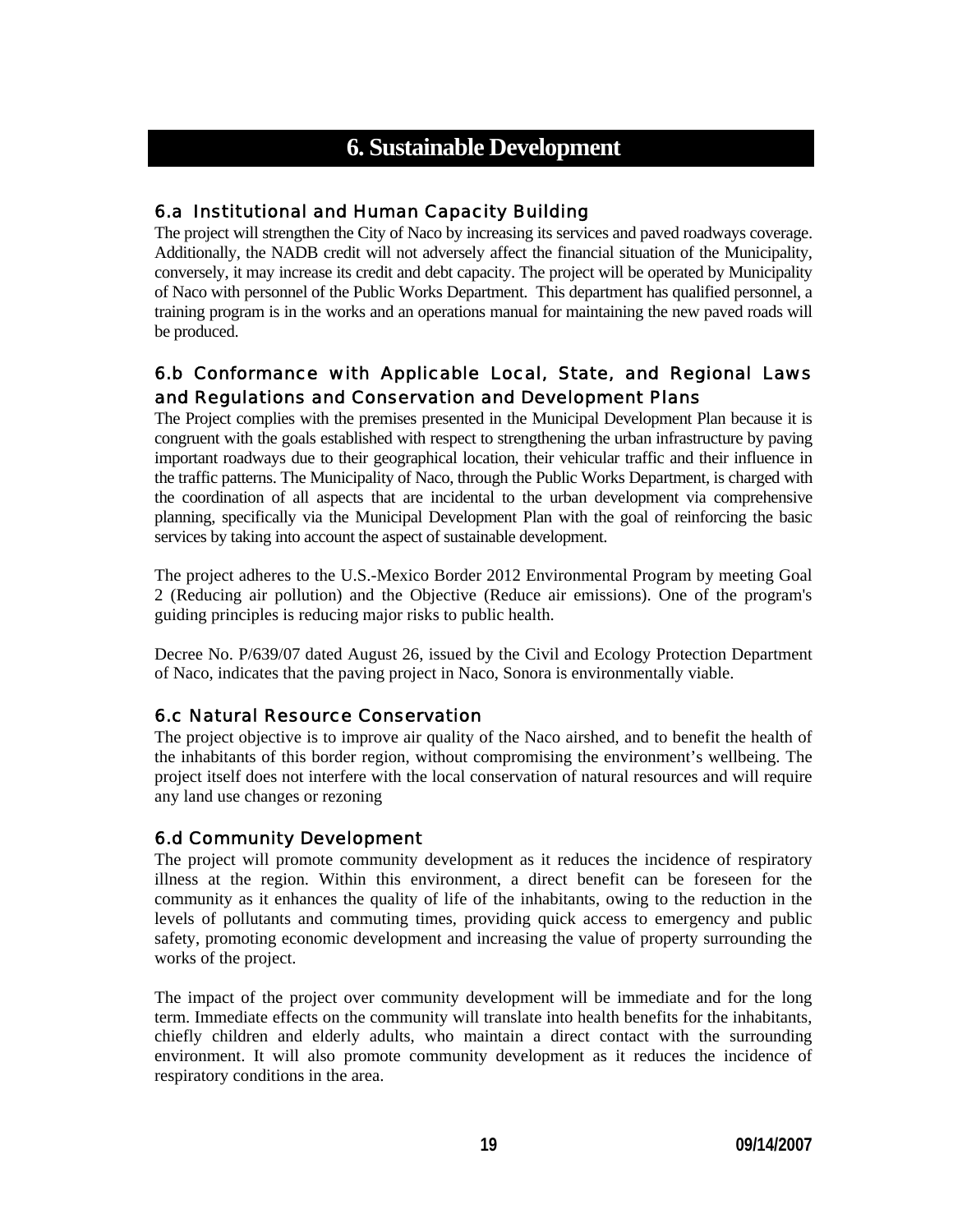#### **Important issues for Certification:**

The project complies with all sustainable development principles

## **Pendent issues:**

None.